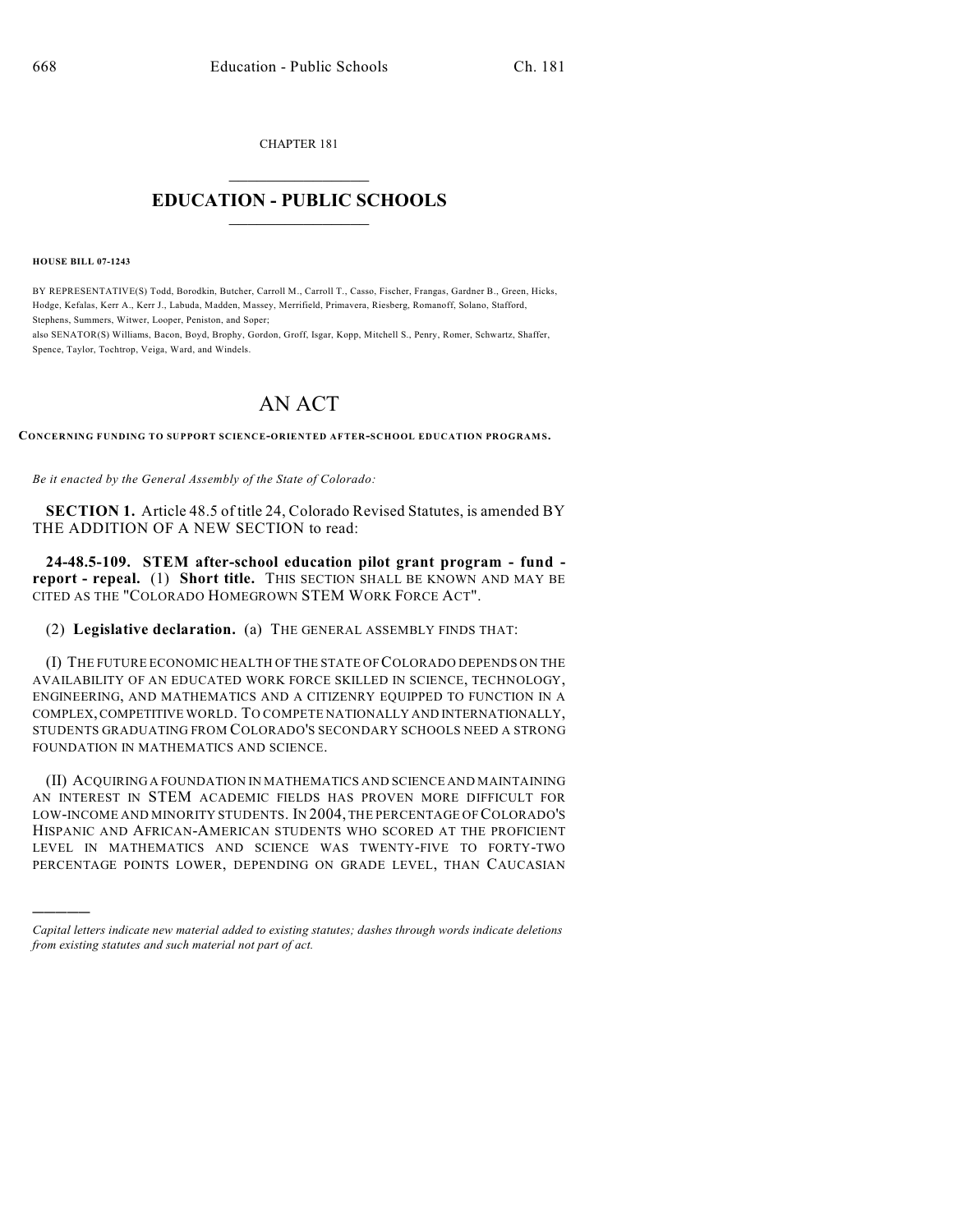STUDENTS. A SIGNIFICANTLY SMALLER PROPORTION OF MINORITY AND LOW-INCOME STUDENTS ENROLL IN AND COMPLETE THE CHALLENGING COURSES THAT LEAD TO POSTSECONDARY EDUCATION. THIS ACHIEVEMENT GAP AND THIS PARTICIPATION GAP HAVE RESULTED IN THE UNDER-REPRESENTATION OF MINORITY GROUPS IN SCIENCE AND ENGINEERING UNDERGRADUATE PROGRAMS AND IN SCIENCE AND ENGINEERING CAREERS.

(III) COLORADO HAS A VESTED INTEREST IN DEVELOPING A WELL-EDUCATED STEM WORK FORCE AND WELL-PREPARED FUTURE BUSINESS OWNERS AND EMPLOYERS. HOWEVER, COLORADO EMPLOYERS EXPERIENCE DIFFICULTY IN FINDING SUFFICIENTLY SKILLED AND EDUCATED EMPLOYEES TO FILL HIGH-QUALITY JOBS IN STEM FIELDS. THE STEM AFTER-SCHOOL EDUCATION PILOT GRANT PROGRAM CAN HELP TO DEVELOP AND STRENGTHEN STEM SKILLS IN COLORADO'S MIDDLE SCHOOL AND HIGH SCHOOL STUDENTS, INCLUDING MINORITY AND ECONOMICALLY DISADVANTAGED STUDENTS, BY FACILITATING STEM AFTER-SCHOOL EDUCATION PROGRAMS.

(IV) WELL-DEVELOPED AND WELL-COORDINATED STEM AFTER-SCHOOL EDUCATION PROGRAMS CAN HELP PARTICIPATING STUDENTS BY:

(A) LOWERING THE DROPOUT RATE AND HELPING TO ENSURE THAT STUDENTS EARN HIGH SCHOOL DIPLOMAS;

(B) RAISING STUDENT ASSESSMENT SCORES AND CLOSING THE ACHIEVEMENT GAP FOR MINORITY AND ECONOMICALLY DISADVANTAGED STUDENTS;

(C) INCREASING THE RATE OF POSTSECONDARY MATRICULATION WITHOUT REMEDIATION AND DIRECTING MORE STUDENTS TOWARD STEM-RELATED MAJORS IN HIGHER EDUCATION INSTITUTIONS;

(D) PROVIDING MENTOR RELATIONSHIPS BETWEEN STUDENTS AND ADVISORS FROM HIGHER EDUCATION INSTITUTIONS;

(E) ENCOURAGING STUDENTS' TEAMWORK AND ACADEMIC CURIOSITY THROUGH PARTICIPATION IN STEM-RELATED EXERCISES AND COMPETITIONS; AND

(F) INTRODUCING STUDENTS TO THE COLORADO STEM COMMUNITY AND EMPLOYERS.

(V) THE GENERAL ASSEMBLY THEREFORE FINDS THAT IT IS IN THE BEST INTERESTS OF COLORADO SECONDARY SCHOOL STUDENTS, ESPECIALLY MINORITY AND ECONOMICALLY DISADVANTAGED STUDENTS, TO ENCOURAGE THE FURTHER DEVELOPMENT AND EXPANSION OF STEM AFTER-SCHOOL EDUCATION PROGRAMS BY AWARDING GRANTS TO FACILITATE THE COORDINATION OF STEM AFTER-SCHOOL EDUCATION PROGRAMS AND INCREASE THE NUMBER OF COLORADO PUBLIC SCHOOLS THAT OFFER STEM AFTER-SCHOOL EDUCATION PROGRAMS.

(3) **Definitions.** AS USED IN THIS SECTION, UNLESS THE CONTEXT OTHERWISE REQUIRES:

(a) "DIRECTOR" MEANS THE DIRECTOR OF THE OFFICE OF ECONOMIC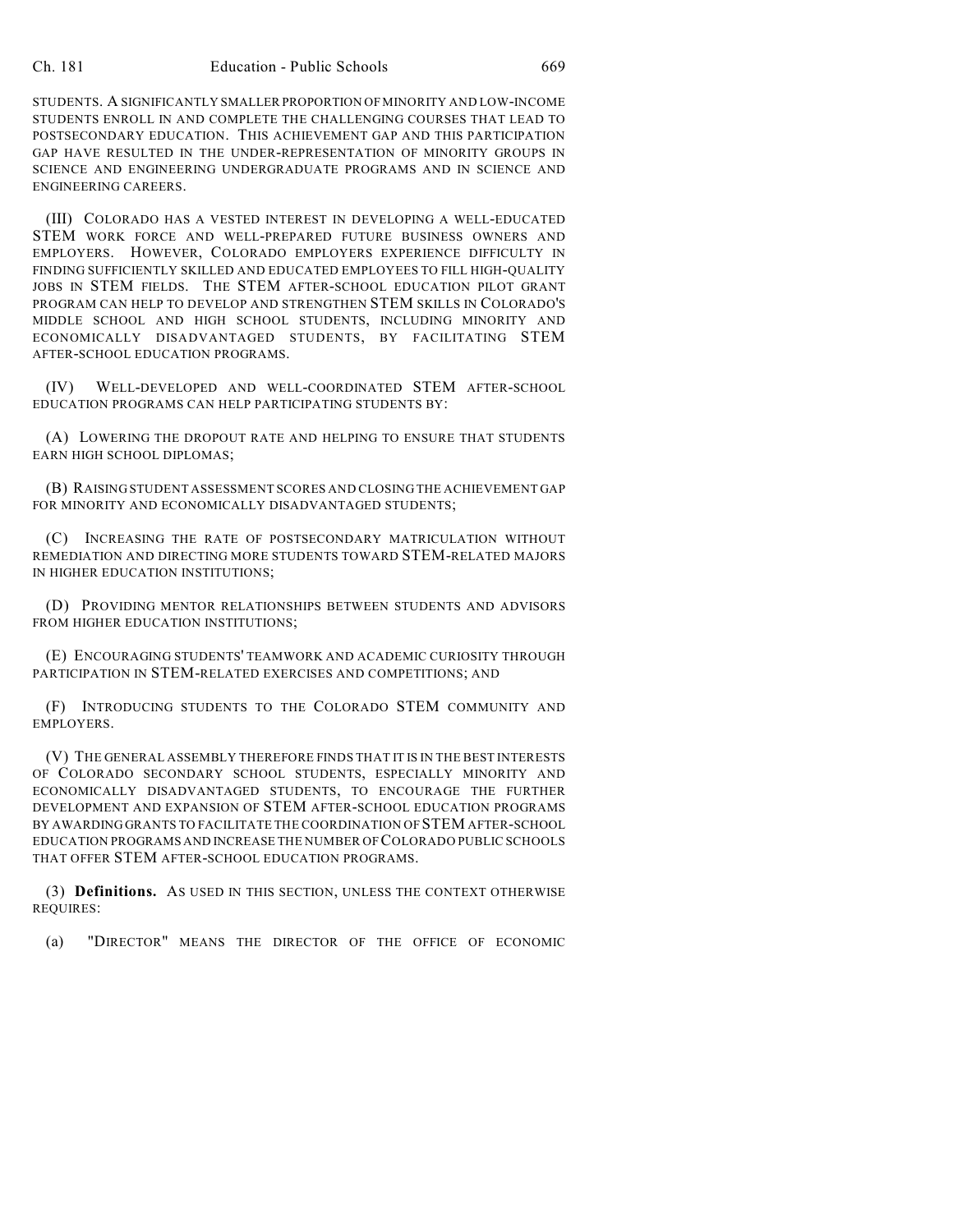DEVELOPMENT.

(b) "FUND" MEANS THE STEM AFTER-SCHOOL EDUCATION PILOT GRANT PROGRAM FUND CREATED IN SUBSECTION (6) OF THIS SECTION.

(c) "GRANT PROGRAM" MEANS THE STEM AFTER-SCHOOL EDUCATION PILOT GRANT PROGRAM CREATED IN SUBSECTION (4) OF THIS SECTION.

(d) "PROVIDER" MEANS A NONPROFIT CORPORATION THAT COORDINATES AND SUPPORTS OPERATION OF STEM AFTER-SCHOOL EDUCATION PROGRAMS IN PUBLIC SCHOOLS THROUGHOUT COLORADO.

(e) "STEM" MEANS SCIENCE, TECHNOLOGY, ENGINEERING, AND MATHEMATICS.

(f) "STEM AFTER-SCHOOL EDUCATION PROGRAM" MEANS A PROGRAM OF EDUCATIONAL ACTIVITIES AND COMPETITIONS FOCUSED ON SCIENCE, TECHNOLOGY, ENGINEERING, AND MATHEMATICS THAT OPERATES AT LEAST WEEKLY THROUGHOUT THE SCHOOL YEAR IN A PUBLIC SCHOOL FOR PUBLIC SCHOOL STUDENTS BEFORE OR AFTER REGULAR SCHOOL HOURS.

(4) **Program - creation - application - notification - rules.** (a) THERE IS HEREBY CREATED IN THE COLORADO OFFICE OF ECONOMIC DEVELOPMENT THE STEM AFTER-SCHOOL EDUCATION PILOT GRANT PROGRAM FOR THE PURPOSES OF COORDINATING STEM AFTER-SCHOOL EDUCATION PROGRAMS AND INCREASING THE NUMBER OF PUBLIC SCHOOLS THAT PARTICIPATE IN THESE PROGRAMS. THE COLORADO OFFICE OF ECONOMIC DEVELOPMENT SHALL ADMINISTER THE GRANT PROGRAM IN ACCORDANCE WITH THIS SECTION.

(b) SUBJECT TO AVAILABLE APPROPRIATIONS, THE DIRECTOR SHALL ANNUALLY AWARD GRANTS TO ONE OR MORE PROVIDERS SELECTED FROM AMONG THOSE THAT APPLY. THE DIRECTOR SHALL PROMULGATE RULES AND PROCEDURES FOR APPLYING FOR A GRANT, INCLUDING BUT NOT LIMITED TO THE FORM OF THE GRANT APPLICATION, THE TIME FRAMES FOR APPLYING, AND THE INFORMATION EACH APPLICANT SHALL PROVIDE. AT A MINIMUM, A PROVIDER WHO APPLIES TO THE GRANT PROGRAM SHALL SUBMIT THE FOLLOWING INFORMATION:

(I) A DETAILED STATEMENT SHOWING THAT THE PROVIDER MEETS THE CRITERIA SPECIFIED IN SUBSECTION (5) OF THIS SECTION; AND

(II) A DESCRIPTION OF THE STEM AFTER-SCHOOL EDUCATION PROGRAM THAT THE PROVIDER COORDINATES AND SUPPORTS.

(5) **Awarding grants - rules.** (a) THE DIRECTOR SHALL REVIEW EACH GRANT APPLICATION RECEIVED AND SHALL SELECT ONE OR MORE GRANT RECIPIENTS BASED ON THE FOLLOWING CRITERIA:

(I) THE PROVIDER HAS PROVIDED OR COORDINATED STEM AFTER-SCHOOL EDUCATION PROGRAMS IN SECONDARY SCHOOLS IN COLORADO FOR TEN YEARS OR MORE;

(II) THE PROVIDER WORKS WITH STEM PROGRAMS IN INSTITUTIONS OF HIGHER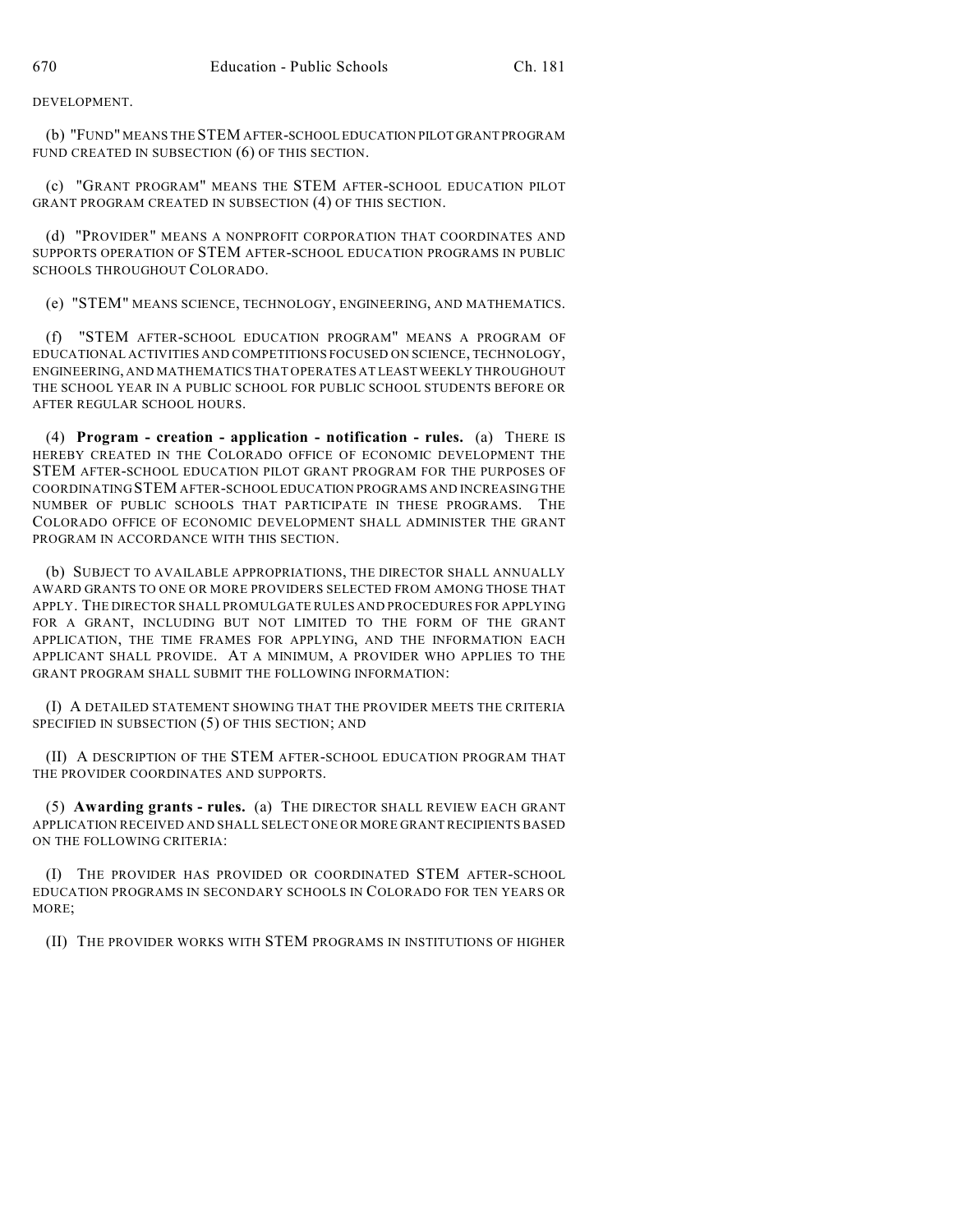EDUCATION IN COLORADO, INCLUDING INTERACTING WITH STUDENTS AT THOSE INSTITUTIONS;

(III) AT LEAST FIFTY PERCENT OF THE STUDENTS WHO PARTICIPATE IN THE STEM AFTER-SCHOOL EDUCATION PROGRAMS COORDINATED BY THE PROVIDER ARE MEMBERS OF GENDER AND RACIAL GROUPS THAT ARE UNDER-REPRESENTED IN STEM CAREERS;

(IV) OVER NINETY PERCENT OF THE HIGH SCHOOL SENIORS WHO PARTICIPATE IN THE STEM AFTER-SCHOOL EDUCATION PROGRAMS COORDINATED BY THE PROVIDER GRADUATE FROM HIGH SCHOOL;

(V) THE PROVIDER REQUIRES PARENT OR LEGAL GUARDIAN PARTICIPATION IN THE STEM AFTER-SCHOOL EDUCATION PROGRAMS IT COORDINATES;

(VI) THE STEM AFTER-SCHOOL EDUCATION PROGRAMS COORDINATED BY THE PROVIDER PROVIDE TUTORING AND MENTORING RELATIONSHIPS FOR THE PARTICIPATING STUDENTS; AND

(VII) THE STEM AFTER-SCHOOL EDUCATION PROGRAMS COORDINATED BY THE PROVIDER USE TRAINED TEACHERS TO FACILITATE AND LEAD THE PROGRAMS.

(b) EACH PROVIDER THAT RECEIVES A GRANT SHALL UTILIZE THE MONEYS AS FOLLOWS:

(I) THE PROVIDER MAY USE NO MORE THAN TWENTY-FIVE PERCENT OF THE GRANT MONEYS FOR ADMINISTRATIVE AND PERSONNEL COSTS ASSOCIATED WITH COORDINATING AND SUPPORTING THE STEM AFTER-SCHOOL EDUCATION PROGRAM AND ASSOCIATED EVENTS.

(II) THE PROVIDER SHALL USE AT LEAST SEVENTY-FIVE PERCENT OF THE GRANT MONEYS AS GRANTS TO SECONDARY SCHOOLS TO ASSIST THEM IN PARTICIPATING IN THE STEM AFTER-SCHOOL EDUCATION PROGRAM. A SECONDARY SCHOOL MAY USE THE GRANT MONEY TO OFFSET THE COSTS ASSOCIATED WITH HIRING TEACHERS OR MENTORS AND PARTICIPATING IN STEM-BASED PROJECTS, EVENTS, AND COMPETITIONS OR FOR OTHER COSTS DIRECTLY RELATED TO PARTICIPATING IN THE STEM AFTER-SCHOOL EDUCATION PROGRAM.

(6) **STEM after-school education pilot grant program fund - creation.** (a) THE DIRECTOR IS AUTHORIZED TO SEEK AND ACCEPT GIFTS, GRANTS, OR DONATIONS FROM PRIVATE OR PUBLIC SOURCES FOR THE PURPOSES OF THIS SECTION. THE DIRECTOR SHALL TRANSMIT TO THE STATE TREASURER ALL PRIVATE AND PUBLIC MONEYS RECEIVED THROUGH GIFTS, GRANTS, OR DONATIONS PURSUANT TO THIS SECTION, AND THE STATE TREASURER SHALL CREDIT THE SAME TO THE STEM AFTER-SCHOOL EDUCATION PILOT GRANT PROGRAM FUND, WHICH FUND IS HEREBY CREATED IN THE STATE TREASURY. THE MONEYS IN THE FUND SHALL BE SUBJECT TO ANNUAL APPROPRIATION BY THE GENERAL ASSEMBLY FOR THE DIRECT AND INDIRECT COSTS ASSOCIATED WITH THE IMPLEMENTATION OF THIS SECTION.

(b) ANY MONEYS IN THE FUND NOT EXPENDED FOR THE PURPOSES OF THIS SECTION MAY BE INVESTED BY THE STATE TREASURER AS PROVIDED BY LAW. ALL